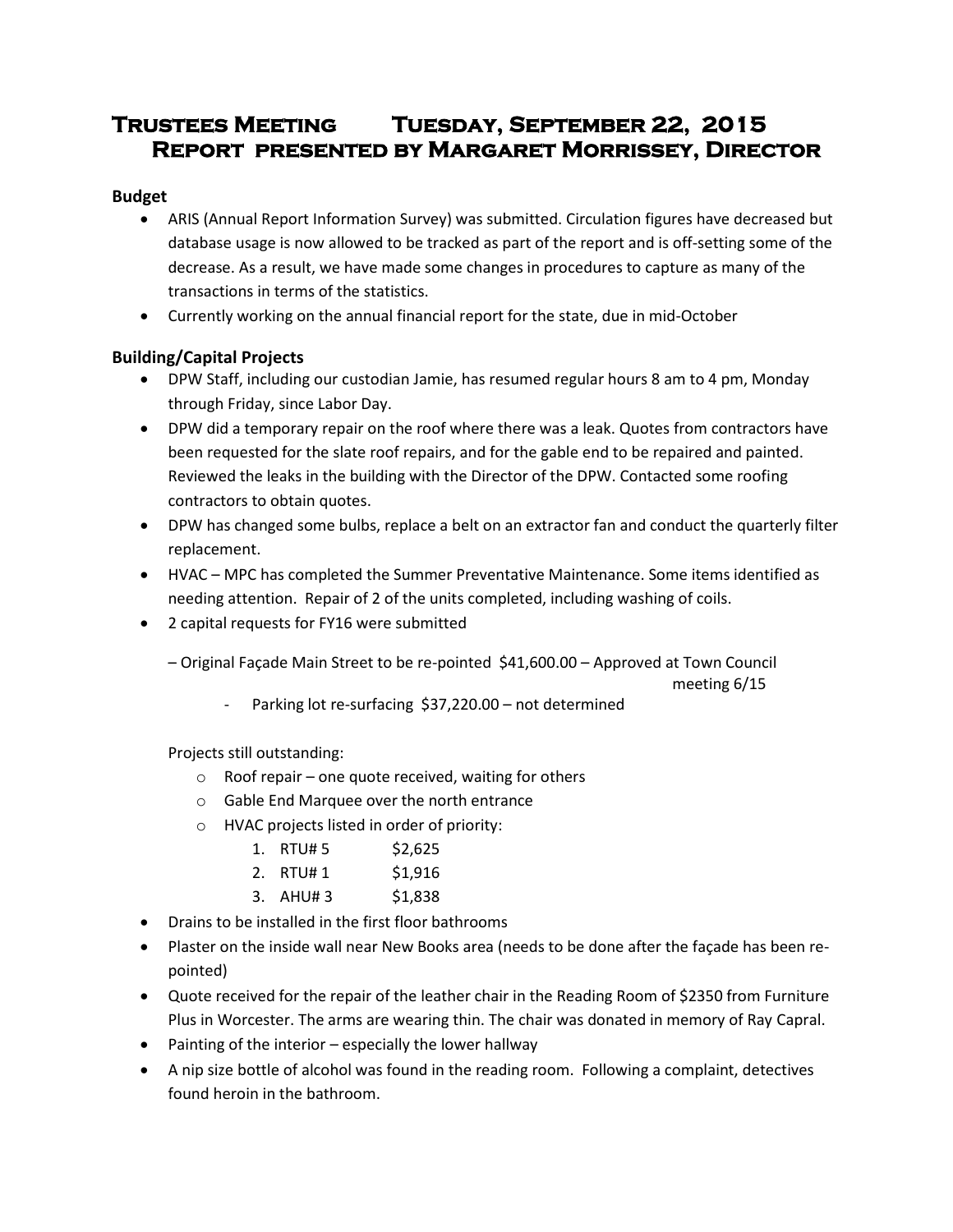- DPW repairing window on Foster Street damaged by ice. Mesh wire has been added to 3 windows to prevent future ice damage
- Custodian is painting the cast iron fence around the perimeter of the property five sections of fence completed
- Refrigerator in Staff Room no longer operational request to use State Aid to purchase a new appliance
- Purchased two new barrel-style chairs for the Reading Room.
- Surplus computers have been disposed of. One more batch to be collected. Significant space has been free-up.
- Cable TV stations has upgraded the cameras and we have been given a camera and tripod to facilitate filming programs at JEL that can be later converted to cable-ready footage to broadcast on cable and on You Tube. We are very pleased with this breakthrough as it will provide high visibility for JEL events.

# **Centenary Book Project**

Not much progress has been made on uploading the project to Lightening Source. A date for the book launch and reception to be decided.

# **Children's Department**

- One special program was *Curious Creatures* who came with a variety of different animals, sponsored by the Federal Lunch Program.
- The children enjoyed the animals at close range and could touch them if they choose. *Henry the Juggler*'s presentation was funded by the Southbridge Cultural Council, and he did a great job of involving the audience and gave juggling lessons!
- Inventory of Children's collection began this week.
- Southbridge teen offered a *Thank A Vet* card drive, in the Children's Room, as part of her community service contribution for *Project 351*
- School is back in session and things are a lot quieter in the Children's Room until later in the afternoon, when students arrive off the bus.
- Kate Hanscom, a picture book author, gave a book talk 8/31. The author read her latest book, *Creative Christopher*, and talked about what it is like to write a book, followed by making paper airplanes and getting to fly them in the Children's Room!

# **Collections**

- Change being made to the DVD display and storage in the Children's Room, as some theft has been recorded. Staff will now have to switch out DVD with empty box, adding another step in the checkout process.
- Staff is continuing with an inventory (and catalog adjustments) of the DVD collections in the adult and children's departments.
- After some discussion, we have decided to introduce a 4-week holds protection on new fiction and nonfiction titles, where requests from other libraries are embargoed during the first month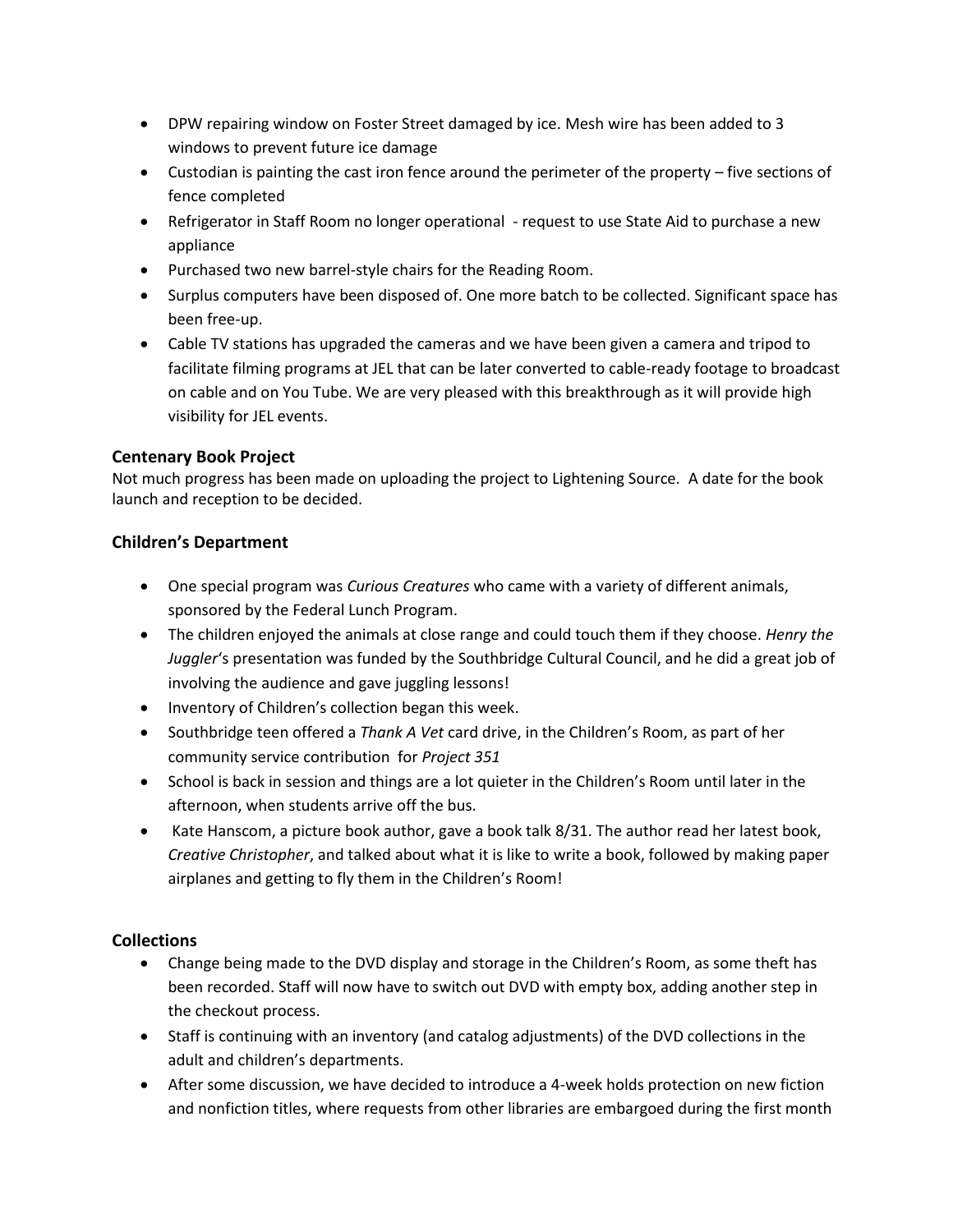of acquisition. The network encourages full sharing which JEL has always abided by but given the affect on our checkout statistics, we wanted to suspend Interlibrary Loan on the newest purchases to monitor the numbers.

- Review of catalog and analysis of inventory continues.
- Fr Peter Joyce donated a copy of the new publication *Jubilee: Celebrating the anniversaries of St. John Paul II Parish* for the collection.

# **Felix Gatineau Walking Cane**

Working with Union St. Jean Baptiste to have a shadow box made to display the walking stick with the gold knob, owned by Felix Gatineau that was donated by the family at the dedication event 6/24/2015.

# **FOJEL**

No meeting in August or September. Email discussion was conducted instead.

## **Grants**

- Notified by the CHNA5 (Community Health Network Area5) that our application for \$250 to fund a presentation from *Speak Out Boston* on LGBTQ and Trans, has been approved. Program will be presented in the early new year. Working with YOUInc to promote the event.
- Working with presenters for the FY16 Local Cultural Council grant round. Applications due 10/15

## **Hispanic Heritage Month**

- Edmy Ortiz is the artist of the month. Her large colorful paintings have been admired by many and the reception 9/3 attracted a good turnout.
- Hispanic Heritage month is being celebrated with a film  $\overline{Io}$  Kill A Man in Spanish with English subtitles.
- *Evening of Flamenco* dancing and live music was a success. Sponsored by LCC
- *Ding Dong Quien Es*? music for the family on Monday, September 21st. Sponsored by LCC

#### **Interlibrary Loan**

Delivery problems experienced with Interlibrary Loan. MLS is working to correct.

#### **MBLC**

Completed survey for Massachusetts Board of Library Commissioners on future budget priorities and funding levels.

#### **Media and Social Media**

*as of today:*

| 1,536 | subscribers to the eNewsletter | (Constant Contact)       |
|-------|--------------------------------|--------------------------|
| 651   | "likes" on Facebook            |                          |
| 2,763 | <b>JEL Website Sessions</b>    | (August $1 -$ August 31) |
| 2,683 | <b>JEL Website Sessions</b>    | $($ July 1 – July 31)    |

- Promoting Library Card Sign up throughout the month of September.
- A display featuring books that have been banned is on view to celebrate the American Library Associations' annual Freedom To Read.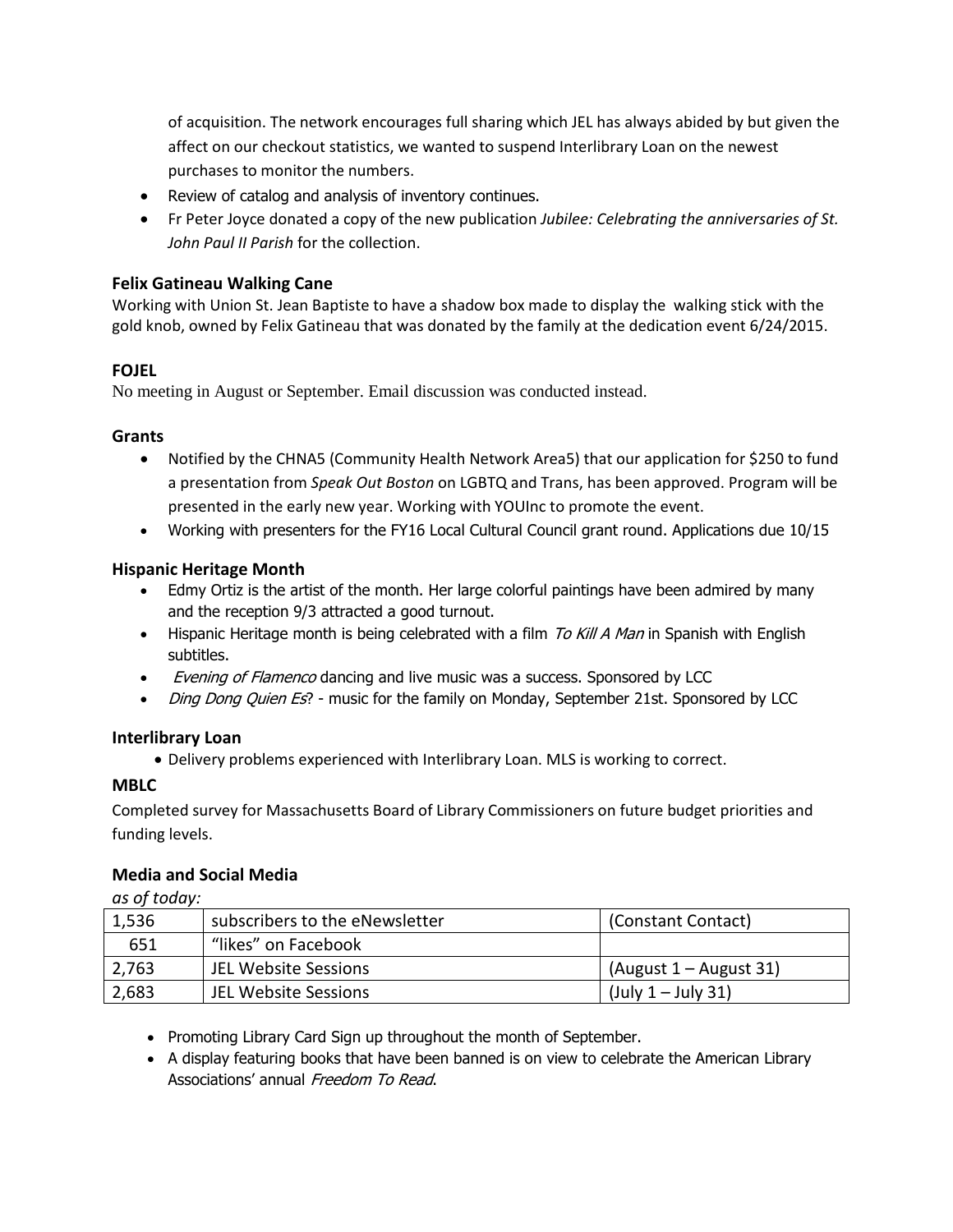# **Meetings**

- $\bullet$  I attended the funeral of Mary Puracchio, wife of former trustee James Puracchio.
- Participated in the Community Leaders' Forum Strategic Plan Development at the YMCA 9/9
- Met with Helen Santilli and provided information on football team cup being returned to Southbridge from out of state.

# **Memorial Donations**

- Clark University donated \$40 in memory of former board chairman John V Lachapelle. This brought the total donations to \$140 and \$200 to FOJEL in Mr. Lachapelle's memory.
- A total of \$290 was received in memory of patron Bernice Ziemski. Permission has been given by both families to have the money used to install the benches and the sculpture on the Main Street side of the building.

# **Museum Passes**

The A J Petro Pool pass has been very popular and in demand this year.

## **Outreach**

- Adult Services Librarian staffed a booth at the Southbridge Youth Summit on the Town Common on Friday, 8/14. The event was well-attended and it provided an opportunity to engage with some new teens, as well as some familiar faces.
- The library is a collection point for the annual school supplies donations –*Stuff The Bus* the community was very generous again this year. The materials collected are distributed locally.
- Met with representatives of Elder Services of Worcester (ESWA) and Centro to discuss the new program they will present to Spanish speakers, at the library: *Tomando La Salud en Tus Maños*
- Submitted annual report to American Library Association Directory

# **Programs**

- This month's exhibit is "*Diversity- An International Poster Exhibit*" arranged by Stephen Lewis. The show will be on display until August 31. There will not be a reception this month.
- Almost 60 people attended the *60th Anniversary of the 1955 Flood*, presented by Dick Whitney. Lots of stories and memories were shared. The Cable TV staff recorded the event and broadcast soon.
- Dr. Matthew Raider presented a discussion on the health benefits of meditation on Thursday, 8/27. The audience was engaged and made for a lively Q&A.
- Mark Mandeville and Raianne Richards performed their folk music with special guests Doug Williamson and Peter Hart; sponsored by the Southbridge Cultural Council, on 8/20.

#### **Proctoring**

 Proctoring at JEL has become a popular service and is a trend throughout MA libraries. A discussion is underway on the Listserv and we are considering if we need a policy.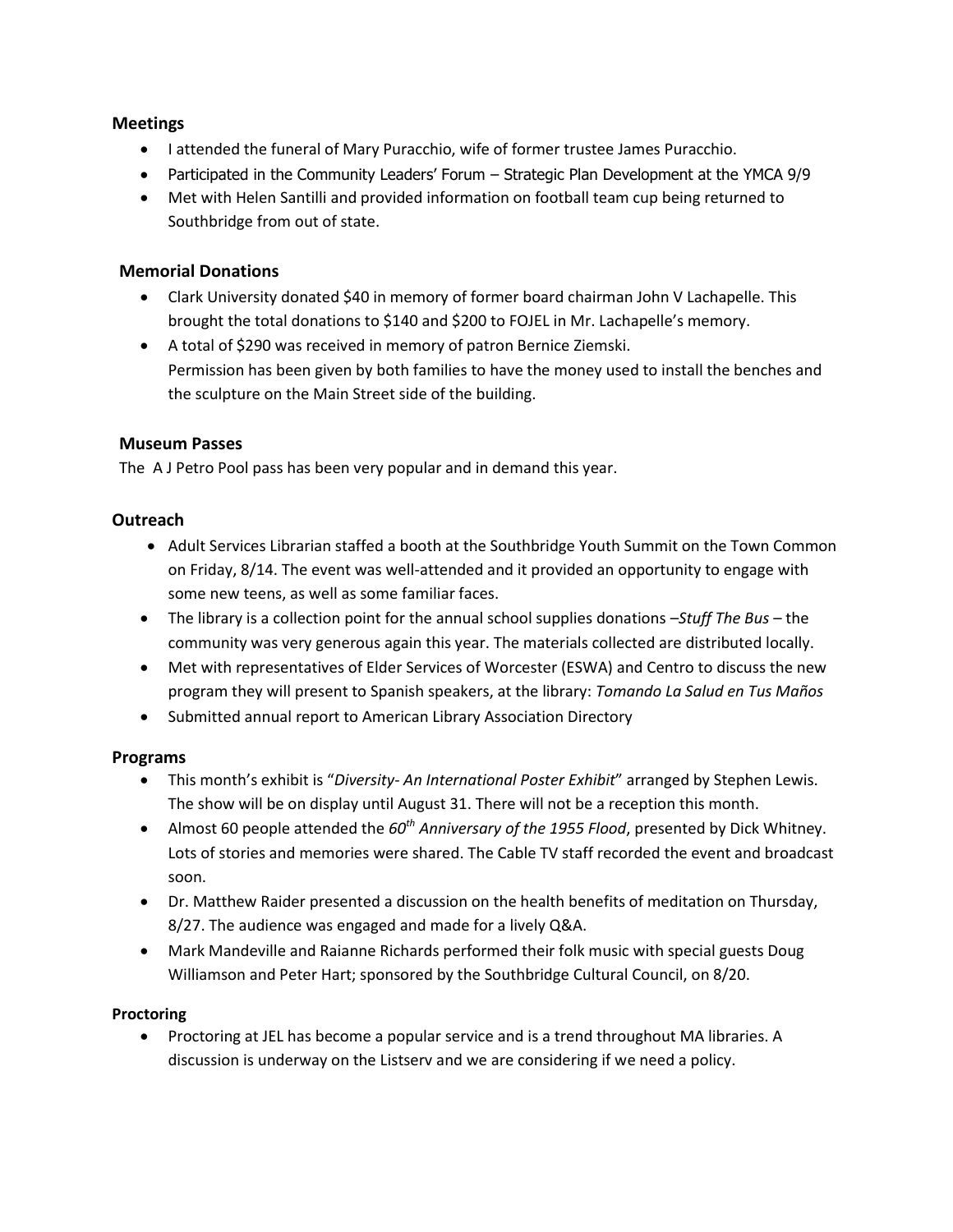# **Project Bread**

- Project Bread the summer food service began on Monday, July  $6<sup>th</sup>$  and finished on August 7th.
- Southern Worcester County Educational Collaborative (SWCEC) students and a job coach staff the service in the Children's Room did an excellent job and without whom, we would not be able to host the service.
- As the YMCA Daycare joined us for lunch many days during the summer, our numbers were much higher.
- JEL was awarded two grants from the federal lunch program for lunch time presentations which also helped to boost the attendances.

# **Research**

- Assisting Concordia College on a history project that relates to a correspondence of a World War II veteran from Southbridge. Once completed, the material is expected to be in a digital library and therefore accessible to the community here too.
- Researcher working on the life of Sidney Clark, editor of the Southbridge Press and is interested in buying one of the reels which we are facilitating with the vendor.

## **Schools**

- Attended the first meeting of the academic year of the West Street School advisory committee.
- Summer reading was much smoother this year and obtaining the required reading lists in advance of school closing and library budget closing out, was very helpful.
- JEL is one of the resource links from the Parent Resources section on the school website.

#### **Staff**

- Staff attended the orientation for the job classification study. This study is being conducted throughout the town's non union employees.
- Staff is busy reviewing job descriptions and completing the position analysis questionnaires (PAQs) for September 25
- Review and comment by department manager to be submitted October 1, 2015

# **Summer Reading**

- Summer Reading for all ages began July 1 and finished August 7.
- Completed the annual summer reading survey for Massachusetts Library System.
- In the children's section, for every book read this summer, receive a raffle ticket fill it out and enter to win one of the prize baskets on the display in the main hall! Winners were drawn August 14. Lots of competitive spirit there! Staff created some very cleaver displays to promote the program.

| <b>Summer Reading</b> | Adults | $\tau$ eens | Juveniles |
|-----------------------|--------|-------------|-----------|
| Registered            | 34     | 24          | 128       |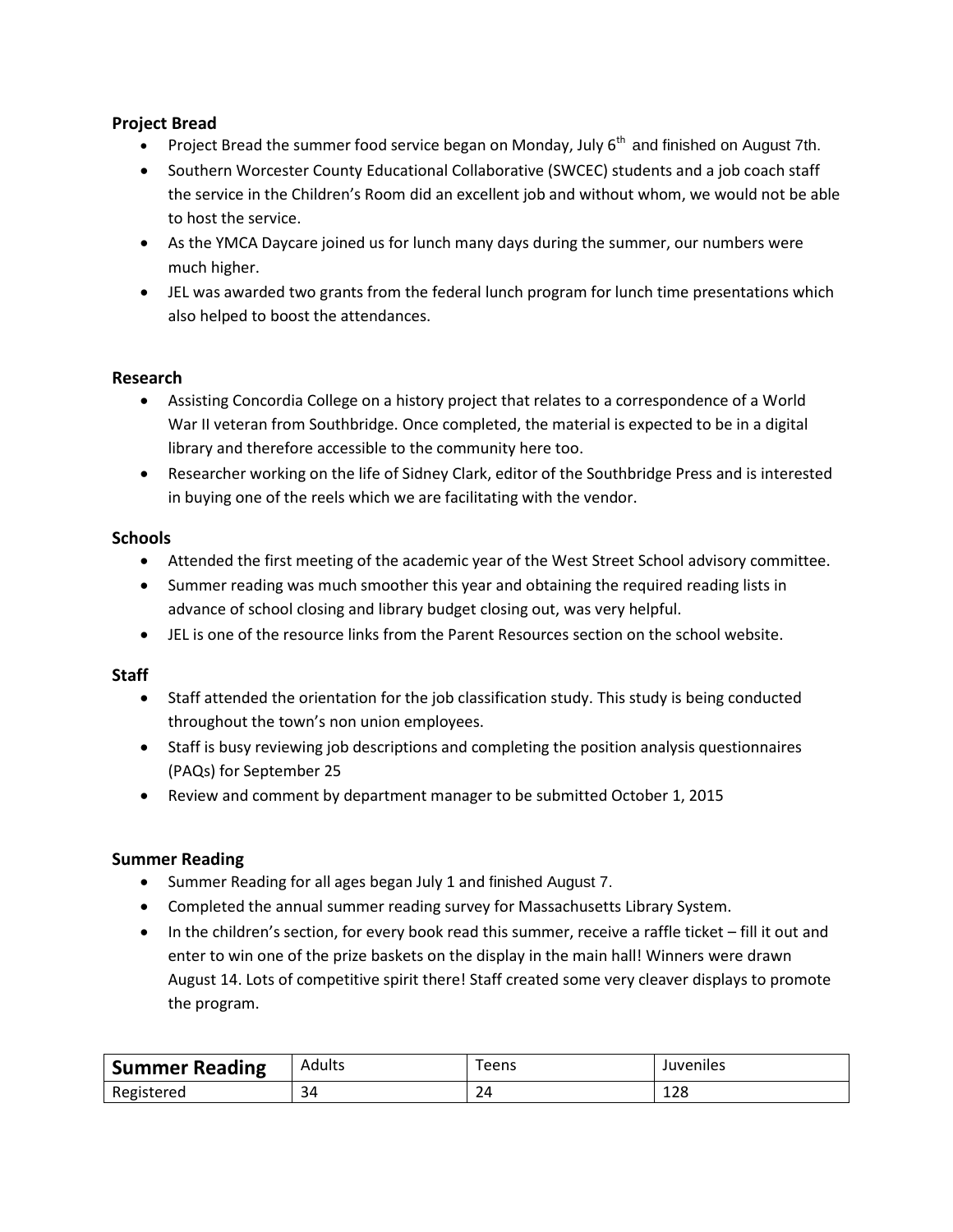| Completed the program | The winners of the gift $\vert$ Top five teen readers |                          | 50 kids finished           |
|-----------------------|-------------------------------------------------------|--------------------------|----------------------------|
|                       | baskets were notified                                 | were submitted to the    | the prescribed youth       |
|                       | and have picked up                                    | state-wide Bruins raffle | program and were           |
|                       | their prizes                                          | drawing.                 | invited to the pizza party |
|                       |                                                       |                          | and awarded certificates   |

## **Teen Programs**

- *Teen Improv* program with Jape Payette, sponsored by the Southbridge Cultural Council, was held on Tuesday, 8/11. Jape was engaging and kept the momentum going for the full two hour session. He was encouraging and provided lots of positive feedback to the participants.
- In light of the low participation in the teen programs offered, we are considering changing the format of programs to twice monthly and having them on Friday afternoons to see if this would garner greater interest. We will also survey students to determine what programs they would like to see offered.

## **Technology**

- Batteries have been replaced in the panic buttons
- The Mass Library System has launched a new statewide digital initiative Commonwealth eBook [Collections.](http://ebooks.masslibsystem.org/) Patrons now have access to two resources – Axis360 and Biblioboard – through this initiative, with a third to come. More details availabl[e www.jacobedwardslibrary.org](http://www.jacobedwardslibrary.org/)
- **Easier access to the library catalog is now available at [http://southbridge.cwmars.org](http://southbridge.cwmars.org/)**
- With the technology updates, patrons will need to have a 14 digit library card in order to access the databases. Upgraded cards are being offered free of charge.
- Quote of \$5,658 for upgrade to the surveillance system and add some additional cameras to improve security.

#### **Town Council**

I attended the Town Council meeting 7/20 and the General Government Sub Committee on 7/15 in relation to the request to de-accession the surplus computers, microfilm readers and Princeton Files.

# **Town Manager**

- Have had a few meetings with the Town Manager, Ronald San Angelo in relation to the building maintenance and project scheduling. The façade re-pointing has become a priority due to interior damage. Working with DPW to organize the scope of work on this project, the ceiling/walls repair and painting and the roof leaks and ice dam, in rear.
- Building Inspector Nick Tortis reported to the department meeting that he has had an asbestos inspection done on 28 Foster Street
- Met with Town Manager and DPW administration to discuss the repair projects and maintenance at JEL. TP Morin and Dave Wood have visited to review the ceiling and wall project.
- Met with the Town Manager to prepare for the procurement process for the ceilings at JEL.
- Working on the benefits information and the assets report requested by the accountant, for the audit.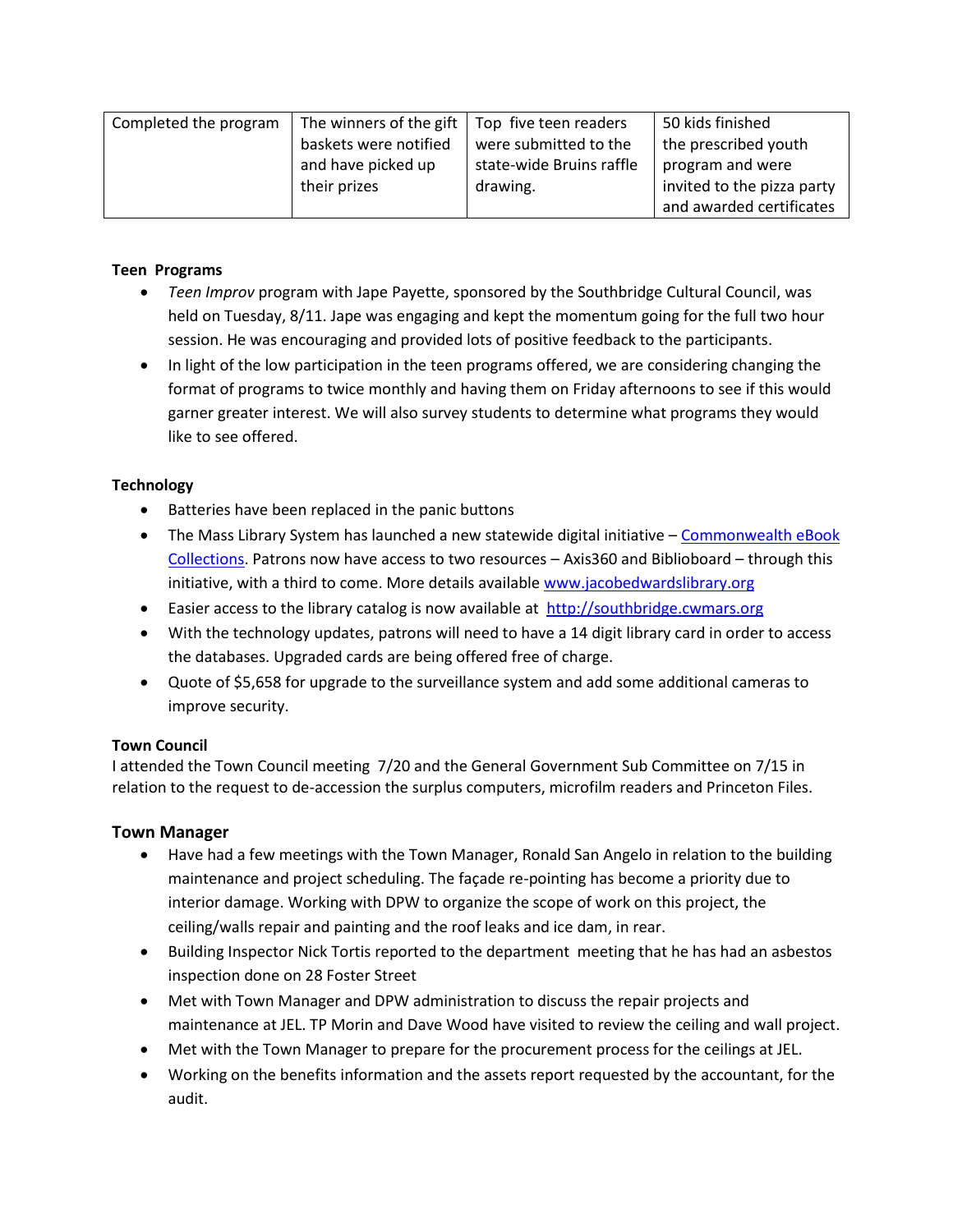# **Training**

- Participated in a webinar on state aid financial report
- Adult Services Librarian attended webinars from the Mass Library System on Friday, 8/28 about the newly launched Commonwealth eBook Collections. Work continues to streamline the platforms to make them much more user friendly.
- Staff continue to assist patrons with accessing eBooks and learning about the new features

## **Volunteers**

Aspira volunteer was with us from 7/7 through 8/14. One major project that the student completed was to sort through a large donation of Legos from the Sacred Heart Flea market. Initially, two students were assigned but one was re-assigned to another location.

## **WRTA**

The WRTA has updated the bus schedule effective 8/28/15. The library will host the public hearing on Saturday Service for route 29 (Southbridge) October 5.

# **YMCA**

Participated in the YMCA Community Leaders' Forum – Strategic Plan Development on 9/9

## **Bicentennial**

Photo has been selected for the Bicentennial Playing Card pack and submitted to Francine Farland.

| Month of October   | B. Eugene McCarthy artist of the month                   |                               | Main Hall   |
|--------------------|----------------------------------------------------------|-------------------------------|-------------|
| 2015 Exhibit       | <b>Celebrating Hispanic Heritage</b>                     |                               |             |
| Monday 5           | Book Club: The Hanging Judge by Michael Ponsor           | 6:30 pm $- 7:30$ pm           | Reading     |
|                    |                                                          |                               | Room        |
| Monday 5           | <b>WRTA Public Hearing</b>                               | 5 pm - 6 pm                   | Pioppi Room |
| Monday 5,19,26     | <b>Story Time</b>                                        | 6:30 pm $-7:30$ pm            | Children's  |
|                    |                                                          |                               | Room        |
| Monday 19          | Friends of JEL                                           | 6 pm                          | Mills Room  |
| Monday 26          | Credit Scores and Credit Reports by Money Management and | 6:30 pm $- 7:30$ pm           | Reading     |
|                    | sponsored by Southbridge Savings Bank                    |                               | Room        |
| Tuesday 6,13,20,27 | Knitting with Sonya                                      | 10:30 am $-$ 12:30 pm         | Reading     |
|                    |                                                          |                               | Room        |
| Tuesday 6,13,20,27 | Teen Tuesday                                             | $3 \text{ pm} - 4 \text{ pm}$ | Pioppi Room |
| Tuesday 20         | <b>Trustees Meeting</b>                                  | 12 noon                       | Mills Room  |
| Wednesday          | Crafty Wednesdays                                        | All day $-$ drop in           | Children's  |
| 7,14,21,28         |                                                          |                               | Room        |
| Wednesday          | Super Kids                                               | 10:30 am $-$ 11:30 am         | Children's  |
| 7,14,21,28         |                                                          |                               | Room        |
| Thursday           | Lego Club                                                | $3$ pm $-4:30$ pm             | Craft Room  |
| 1,8,15,22,29       |                                                          |                               |             |
| Thursday 1         | Artist Reception - B. Eugene McCarthy - watercolors      | 6:30 pm $- 7:30$ pm           | Main Hall   |
| Thursday 8         | Library Box Office: Exists                               | 6 pm                          | Pioppi Room |
|                    |                                                          |                               |             |
| Thursday 1,8       | Tomando La Salud En Tus Maños presented by CENTRO        | 2 $pm - 4:30 pm$              | Pioppi Room |